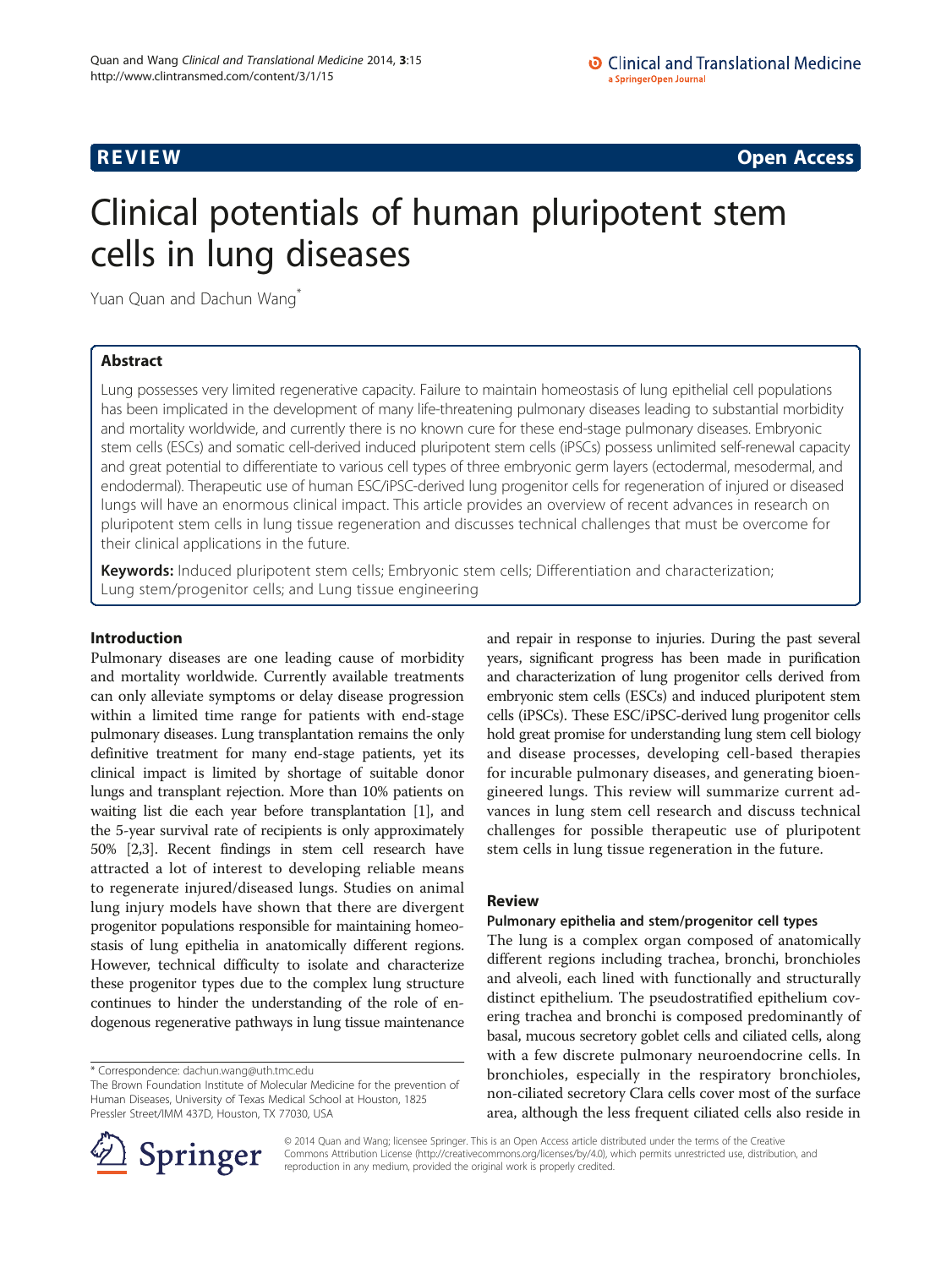this domain. The relative abundance of Clara cells in the transitional zone between large airways and alveoli imply that they may play an important role in coordinating the functions of the conducting airways and the gasexchanging region. The alveolar epithelium covers more than 99% of the internal surface area of the lung and is composed of the alveolar epithelial type I cells (ATICs) and type II cells (ATIICs). ATICs are large and flat, covering about 95% of the gas-exchanging alveoli; together with endothelium of surrounding capillaries, they form a very thin blood-air interface essential for  $O_2/CO_2$  exchange. In contrast, ATIICs are small, cuboidal cells, and play an important role in maintenance of alveolar homeostasis.

As pulmonary epithelia are constantly exposed to injurious stimuli from the environment, the lung needs to generate new cells to replenish injured and aged epithelial cells for maintaining normal structure and function. It is known that the endogenous repair capacity of the lung is relative low [[4-7](#page-5-0)] and may fail after repeated challenges, leading to development of life-threatening pulmonary diseases such as asthma, chronic obstructive pulmonary disease, and idiopathic pulmonary fibrosis. Due to lung structural complexity with cellular diversity and slow epithelial cell turnover rates, it is still a challenge to isolate and characterize lung stem/progenitor cells for exploring the lung disease processes and endogenous repair mechanisms. To date, whether there are undifferentiated multipotent stem cells with the ability to self-renew indefinitely in lung is controversial. Injuries to mobilize stem cells for tracking DNA label-retaining cells (LRCs) are a key approach to identifying stem/progenitor cell compartment in distinct lung regions. There is mounting evidence showing that local progenitor cells function to renew injured and aged epithelial cells in anatomically different regions [\[8-11](#page-5-0)]. In the trachea and larger airways, basal cells have traditionally been considered as progenitor cells, with the capacity for proliferating and differentiating into basal, ciliated, and goblet cells [\[12,13\]](#page-5-0). In human, the large airway epithelium is more pseudostratified, and there are parabasal cells located right above the basal cells. Because parabasal cells express high level of proliferation marker MIB-1, they are thought to function as transient amplifying (TA) cells derived from basal cells in the larger airways [\[14,15\]](#page-5-0). In addition, subcutaneous transplantation experiments have shown that tracheal grandular cells can repopulate tracheal epithelium. In  $SO_2$ -induced tracheal injury model of mice, LRCs accumulated in submucosal gland ducts lasted longer than those in tracheal epithelium [[16](#page-5-0),[17\]](#page-5-0), suggesting that submucosal gland ducts may harbor relatively primitive precursor cells for tracheal epithelium.

In distal lung, injury studies using naphthalene, a Clara cell-specific toxic agent, to deplete Clara cells have revealed that two populations of progenitor cells are responsible for

the maintenance of bronchiolar epithelium: the abundant facultative TA Clara cells, and a subset of variant Clara cells that is cytochrome P450 2 F2 negative and stem cell antigen positive [[18](#page-5-0)-[22\]](#page-5-0). These variant Clara cells are naphthalene-resistant and express Clara cell-specific marker CCSP. They reside in discrete groups at the bronchioalveolar duct junction (BADJ) and the branch point-associated neuroepithelial bodies. It has been demonstrated that the variant Clara cells located at BADJ also express ATIIC-specific surfactant protein C (SPC) [\[23,24](#page-5-0)]. These cells appear to possess the ability to proliferate and differentiate into both bronchiolar and alveolar epithelial cells in vitro, and may be important in the maintenance of both bronchiolar and alveolar epithelial cell populations [[23](#page-5-0)]. Studies using mouse injury model have shown that ATIICs possess proliferative capacity and play an important role during the re-epithelialization of alveoli after lung injury. In addition, multipotent stem cells with the potential of generating distal lung-like tissue in vivo have been isolated from adult lungs of sheep and rats [\[25\]](#page-5-0). More recently, undifferentiated human lung stem cells (hLSCs) were identified in distal lungs. These cells are antigen  $c$ -kit<sup>+</sup> and have the capacity to generate human bronchioles, alveoli and pulmonary vessels after injected into injured mouse lungs [\[26\]](#page-5-0). These studies provide strong evidence for the existence of distal lung stem cells, yet their relationship with Clara and ATIICs is still unclear.

# Lung epithelial progenitor cells derived from ESCs

Strategies to derive ESCs into lung epithelial progenitor cells The ESCs isolated from the inner cell mass of blastocyststage embryos are undifferentiated, pluripotent cells [[27](#page-5-0),[28](#page-5-0)], and can be induced to differentiate in vitro into a wide range of different cell types [[29](#page-5-0)-[36](#page-6-0)]. ESC-derived lung stem/progenitor cells are a promising cell source for exploring therapeutic methods treating lung injuries and pulmonary genetic disorders. Due to the fact that most lung stem/progenitor cell types as well as their hierarchy have not been well characterized, progress in development of procedures to derive ESCs into lung stem/progenitor cells has been slow, and the mechanisms underlying the differentiation of ESCs into large lung airway epithelial cells remains elusive. It has been demonstrated that ESCs can be differentiated into Clara cells [\[37,38](#page-6-0)] and ATIICs via embryonic body (EB) formation or co-culture with pulmonary mesenchyme [[39-41\]](#page-6-0). However, these spontaneous differentiation procedures are not efficient, generating only a very small percentage of ESC-derived lung cells [[42](#page-6-0)]. Recently, procedures to enrich definitive endoderm for effective differentiation of ESCs into ATIICs have been developed by using a growth factor cocktail or a lungspecific cell-conditioned medium [[43\]](#page-6-0), but are not yet successful in generating a homogenous population of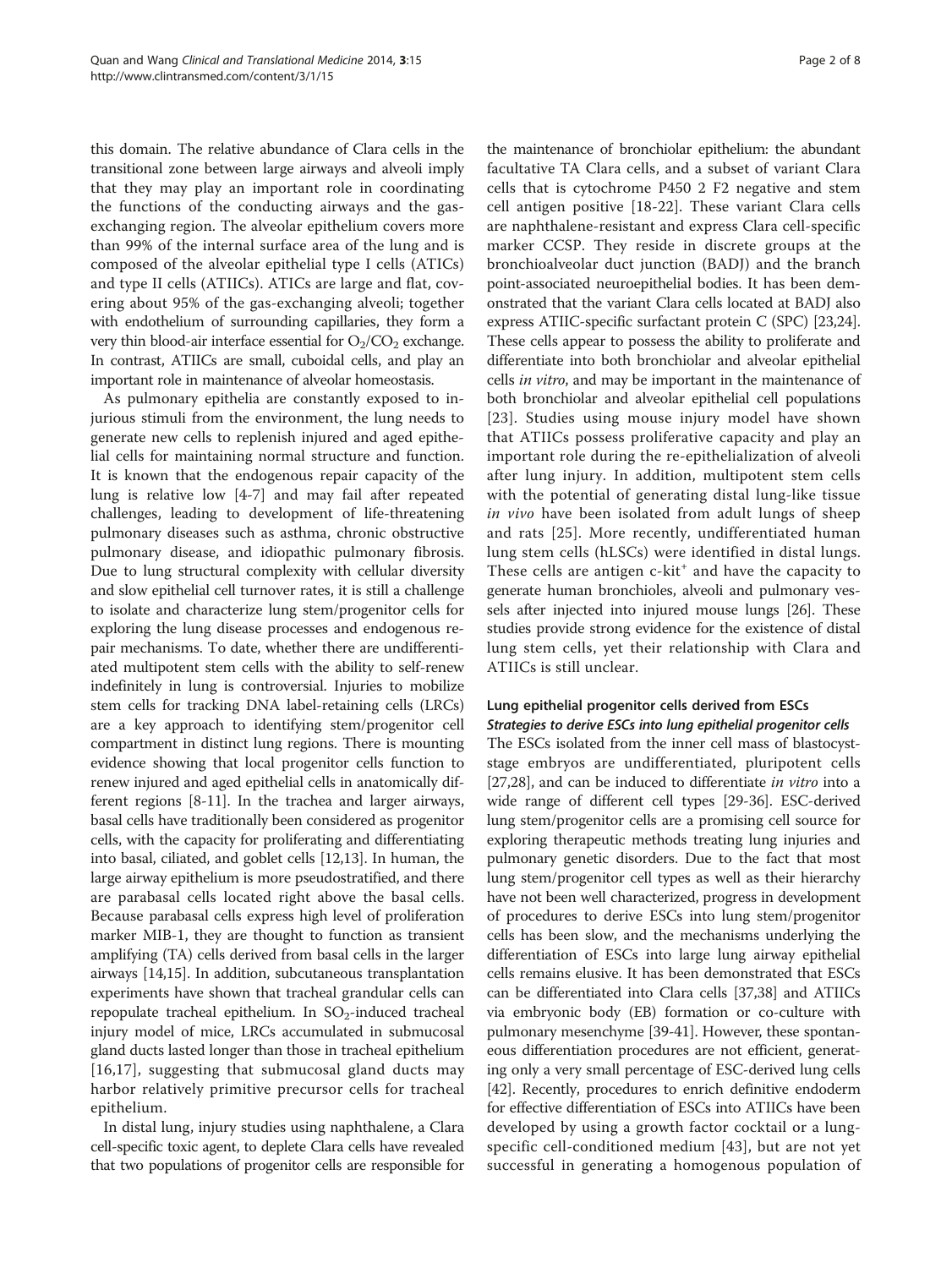ATIICs. In these published studies, the derivation of ATIICs from ESCs was demonstrated by ATIIC-specific SPC expression and morphological appearance of lamellar bodies. It remains unclear whether these ESC-derived ATIICs possess normal biological function. In addition, these differentiated cultures generate a mixed population of cell derivatives and may contain the remaining pluripotent cells, which is not suitable for transplantation because they carry a significant risk of producing teratomas after transplantation in vivo.

In order to obtain transplantable ESC-derived ATIICs, our laboratory has developed a reliable procedure to generate stably transfected human ESC (hESC) lines containing a single copy of ATIIC-specific SPC promoter/neomycin<sup>R</sup>  $(NEO<sup>R</sup>)$  transgene [\[44\]](#page-6-0). As SPC is specifically expressed by ATIICs, only hESC-derived ATIICs can express  $NEO<sup>R</sup>$  and survive in G418 selected cultures. Without the need of EB formation, these hESC lines can be selectively differentiated into an essentially pure population of ATIICs (hES-ATIICs) when cultured on matrigel coated dishes in the presence of G418. These hES-ATIICs show the biological features and morphological characteristics of normal ATIICs, including lamellar body formation, expression of surfactant proteins, and the ability to proliferate and differentiate into ATICs in vitro. Hence, they can serve as a transplantable source of ATIICs for the exploration of their possible clinical application in the future [[45](#page-6-0)].

# Characterization of ESC-derived ATIICs in vivo

Bleomycin (BLM)-induced alveolar injury is well characterized in mice [[46](#page-6-0),[47\]](#page-6-0), and has been used as a model to test therapeutic potential of hES-ATIICs [\[45](#page-6-0)]. When transplanted into SCID mice on day 1 or 2 after exposure to BLM, a substantial number of hES-ATIICs remained in the injured lungs; approximately 34% of these expressed ATIC markers on day 10 after BLM challenge, suggesting that these transplanted hES-ATIICs had differentiated into ATICs in vivo [\[45\]](#page-6-0). Lung injury was abrogated in mice transplanted with hES-ATIICs, demonstrated by significantly decreased collagen deposition and complete recovery of body weight and arterial blood oxygen levels. It was also noted that numerous endogenous mouse ATIICs survived in the BLM-injured lungs of hES-ATIIC transplanted mice, but not in BLM-injured lungs receiving monocytes or normal saline, suggesting that structurally engrafted hES-ATIICs may provide an appropriate signal microenvironment via their paracrine effect in activating endogenous repair. Thus, structural engraftment and differentiation of hES-ATIICs coupled with activated endogenous ATIICs can lead to robust re-epithelialization of injured alveoli. Further investigations are needed to characterize the signaling communication between ATIICs for maintaining alveolar homeostasis. We also found that BLM-injured mice transplanted with hES-ATIICs survived

as normal mice without experiencing tumorigenic side effects, demonstrating that genetic selection is an effective approach to generating transplantable ESC-derived lung stem/progenitor cells. However, random transgene insertion into the chromosomal DNA may cause unpredicted critical gene dysfunction. In addition, only approximately 5% hES-ATIICs remained in the BLM-injured lungs 10 months after transplantation. Poor long-term retention/ survival of engrafted hES-ATIICs in injured lungs of SCID mice [[45\]](#page-6-0) indicates that the mouse lung may reject hES-ATIICs or fail to provide an appropriate microenvironment for hES-ATIICs to rebuild the progenitor cell pools after injury. Therefore, mouse ESCs (mESCs) should be used instead to explore the potential long-term therapeutic benefit of ESC-derived ATIICs in mice injury models. More recently, our laboratory has generated genetically modified mESC lines harboring a single copy of ATIIC-specific  $NEO<sup>R</sup>$  transgene in Rosa 26 gene locus [[48](#page-6-0)]. These random genetic insertion-free mESC lines can be directed to differentiate into a homogenous population of functional ATIICs, providing a reliable source of cells for further characterization of ESC-derived ATIICs in mice lung injury models.

#### Lung epithelial progenitor cells derived from iPSCs

The methodology for reprogramming of somatic cells into iPSCs with defined reprogramming factors (Oct4, Sox2,  $cMyc$  and  $Klf4$ ) was established by Yamanaka's group in 2006 [[49\]](#page-6-0). As renewable source of autologous, diseasespecific cells, iPSCs hold great promise in regenerative medicine for modeling diseases, screening drugs and developing cell-based therapeutic strategies. Initially, the technique uses retrovirus or lentivirus to deliver necessary reprogramming factors for successfully reprogramming [[49-51\]](#page-6-0). However, as random integration of multiple copies of each transgene to over-express reprogramming factors for reprogramming is a stochastic process, the generated iPSC lines exhibit considerable phenotypic variation and may have unpredictable critical gene dysfunction. In addition, constant expression of reprogramming transgenes may result in deleterious outcomes in which the derived iPSCs could develop into tumor or lose their pluripotency. For safety improvement, many alternative techniques have been developed by using non-integrating vectors [[52](#page-6-0)-[55](#page-6-0)] or PiggyBac transposon system [\[56\]](#page-6-0) to avoid or eliminate insertional mutagenesis, yet the application of these methods is limited by the impractically low reprogramming efficiency. Recently, iPSCs have been generated by direct delivery of recombinant proteins, RNAs, or microRNAs [[57-59\]](#page-6-0). These nongenetic techniques allow generating genetic integration-free iPSCs, yet they require special expertise for preparing proteins, RNA and mature microRNA and need multiple times of transduction/transfection for reprogramming, and the reprogramming process is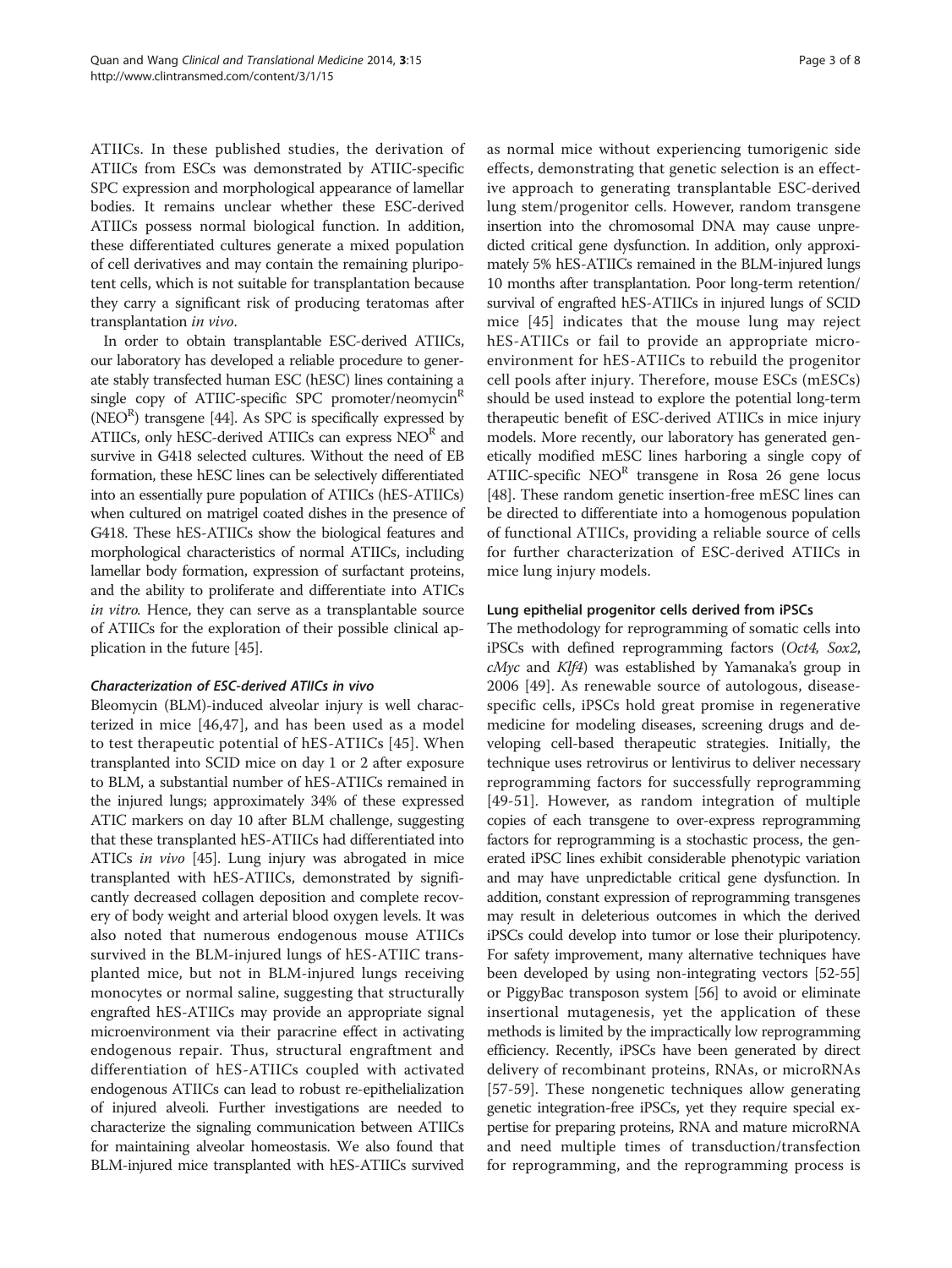still stochastic with low reprogramming efficiency. Even though efficient generation of genetic integration-free and exogenous reprogramming-factor-free iPSCs continues to be a challenge, a series of animal studies have demonstrated the potential clinical value of iPSC-derived progenitor cells in treatment of congenital hypomyelination, spinal cord injury, diabetes, and Parkinson's disease [[60](#page-6-0)-[63\]](#page-6-0). Recently, human lung disease-specific iPSC lines associated with either cystic fibrosis or alpha-1 antitrypsin deficiency-related emphysema have been generated with a single excisable lentiviral vector [\[64\]](#page-6-0). Although the derived iPSC lines could be useful for lung disease modeling, the use of a viral vector for reprogramming and the part of DNA sequence left behind at unknown site(s) after removal of transgenes are potential drawbacks. In addition, difficulty to obtain iPSC derived transplantable cell types is still a major obstacle to developing clinical application of iPSCs.

In order to generate random-insertion-free and exogenous reprogramming-factor-free hiPSCs that can be selectively differentiated into pure populations of ATIICs without the need of any additional treatment or genetic modification, our laboratory developed a single sitespecific targeting vector, which harbors the reprogramming transgenes controlled by Tet-On inducible gene expression system, ATIIC-specific  $NEO<sup>R</sup>$  transgene, and loxP targeting sequence [[65](#page-6-0)]. With this non-viral targeting vector, all required transgenes can be inserted into a site immediately downstream of β-2-microglobulin (B2M) gene locus without causing B2M dysfunction. The reprogramming transgenes can be induced to express for efficient reprogramming of human skin fibroblast, and subsequently removed to obtain genetic integration-free and exogenous reprogramming-factor-free hiPSC lines. Because the derived hiPSCs contain the ATIIC-specific NEOR transgene, they can be selectively differentiated into an essentially pure population of functional ATIICs after cultured on matrigel-coated dishes in differentiation medium (DM) with 20 μg/ml of G418 for 14 days [\[65\]](#page-6-0). The selective differentiation procedure for generation of hiPSC-derived ATIICs is illustrated in Figure [1](#page-4-0). The  $SPC<sup>+</sup>$  cells can be enriched as early as on day 10. It was found that these early derived SPC<sup>+</sup> cells did not express surfactant protein A (SPA) and B (SPB), but possessed robustly proliferative capacity, suggesting that they may be early primitive progenitor cell type(s). On day 14, the hiPSC-derived SPC+ cells (hiPSC-ATIICs), which did not express CCSP, expressed thyroid transcription factor one (TTF1) and surfactant proteins with typical ultra-structure of ATIICs (Figure [2\)](#page-4-0). We showed that these hiPSC-ATIICs possess regulatable capacity for synthesizing and secreting surfactant proteins and lipids as primary human ATIICs. Like hES-ATIICs discussed above, the hiPSC-ATIICs have great potentials in engrafting and differentiating into

ATICs in vivo for re-population of BLM-injured alveoli and repair of damaged pulmonary function. This is a one-step site-specific genetic modification. This novel strategy makes it possible for the first time to generate lung disease-specific hiPSC-ATIICs for exploring their clinical application and modeling alveolar diseases.

#### Lung tissue bioengineering

Proof-of-principle studies in tissue engineering have strongly demonstrated the potential of engineered functional organs such as heart, liver and kidney [\[66](#page-6-0)-[68](#page-6-0)]. Generation of engineered lungs is an attractive prospect for the treatment of end-stage pulmonary diseases. Several groups have been able to culture fetal and adult lung cells in three-dimensional culture systems with synthetic scaffolds for creating engineered lung tissue ex vivo [[69](#page-6-0)-[73](#page-7-0)]. While the natural and synthetic scaffolds are capable of supporting differentiation of ESCs into  $CCSP<sup>+</sup>$  and  $SPC<sup>+</sup>$ cells, it is not clear whether these cells are functional distal airway and alveolar cell types. The published data have shown the potential of Gelfoam sponge scaffold seeded with fetal rat lung cells in forming alveolus-like structure in vivo [\[73\]](#page-7-0). However, whether the engineered tissue is capable of ventilation-perfusion for gas exchange remains to be investigated.

Recently, substantial advances have been made in engineering functional trachea using an artificial matrix and a decellularized, cadaveric scaffold [\[74,75](#page-7-0)]. Macchiarini et al. developed a tissue-engineering procedure to generate a trachea by seeding recipient's airway epithelial cells and chondrocytes onto a decellularized, cadaveric trachea scaffold within a custom bioreactor. The engineered airway segment was then used to replace the left main bronchus with malacia to restore the end-staged patient's pulmonary function without the need of immunosuppressive drugs. The 5-year follow-up results showed that the patient had a normal life, suggesting that the tissue-engineering strategy is safe and promising in generating engineered trachea for autologous transplantation [\[76\]](#page-7-0).

It is intrinsically difficult to decellularize and recellularize whole lung tissue to recapitulate its complex structure. Despite this, significant progresses have also been made in using a whole decellularized lung as a scaffold to generate engineered lung [[77,78\]](#page-7-0). The fully decellularized lung retains its native architecture with acellular vasculature, airways and alveoli, and appears superior to other simple bioartificial scaffolds to support differentiation and recellularization of pluripotent stem cells. The cultured lung epithelial and vascular endothelial cells in the decellularized lung scaffold can efficiently repopulate the epithelial and vascular structures in a custom bioreactor to generate engineered lung with the potential for ventilation and gas exchange in vivo. However, due to the fact that some of decellularized areas are not completely recellularized to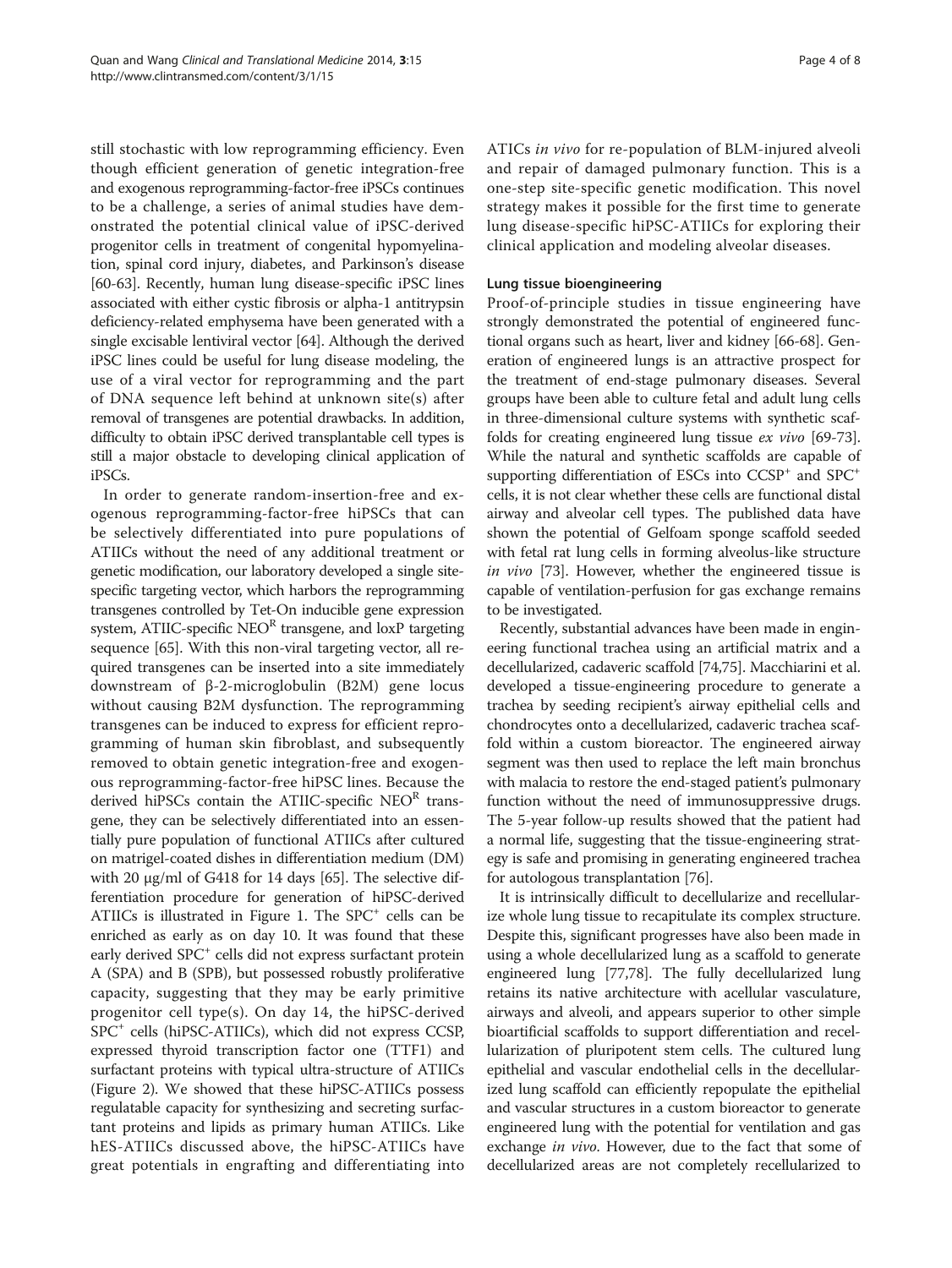<span id="page-4-0"></span>

reconstitute the alveolar-capillary barrier, there are red blood cells and thrombus formations in the airspaces of engineered lungs after transplantation. Although the engineered lungs participate gas exchange in vivo for only short time intervals, these significant advances demonstrate the feasibility of using whole decellularized, cadaveric lungs as scaffolds for generation of functionally engineered lungs for transplantation.

Using patient-derived iPSCs to recellularize the decellularized, cadaveric lung scaffolds that lack donor cells expressing alloantigens is expected to generate functionally engineered lungs for "autologous" transplantation. Like ESCs, iPSCs have the potential to differentiate into many different tissue cell types. Thus, preventing nonspecific differentiation and overgrowth of iPSCs will be a challenge for generating engineered lungs. Recently, the relatively primitive c-kit<sup>+</sup>hLSCs have been identified. The c-kit<sup>+</sup>hLSCs are lung-specific and have the capacity for generating distal lung structure, including bronchioles,

alveoli and blood vessels in vivo [[26](#page-5-0)]. Although the ability of c-kit<sup>+</sup>hLSCs to generate larger airway still remains to be investigated, hiPSC-derived c-kit<sup>+</sup>hLSCs is considered a promising source of cells that can be used to recellularize the decellularized lung scaffold. Developing a strategy to direct differentiation of patient-derived iPSCs into the more primitive c-kit<sup>+</sup>hLSCs that can be used to recellularize the decellularized lung scaffold to reconstitute its complex structure with orchestrated and coordinated epithelia and endothelium is an attractive prospect.

# Conclusion

Potential application of lung stem/progenitor cell types derived from iPSCs and ESCs holds great promise in modeling pulmonary diseases and developing cell-based therapies for treatment of severe lung diseases. Because ESCs and their derivatives express alloantigens, including MHC class I molecules that are primary targets for immune rejection by self-recognizing T cells, development of

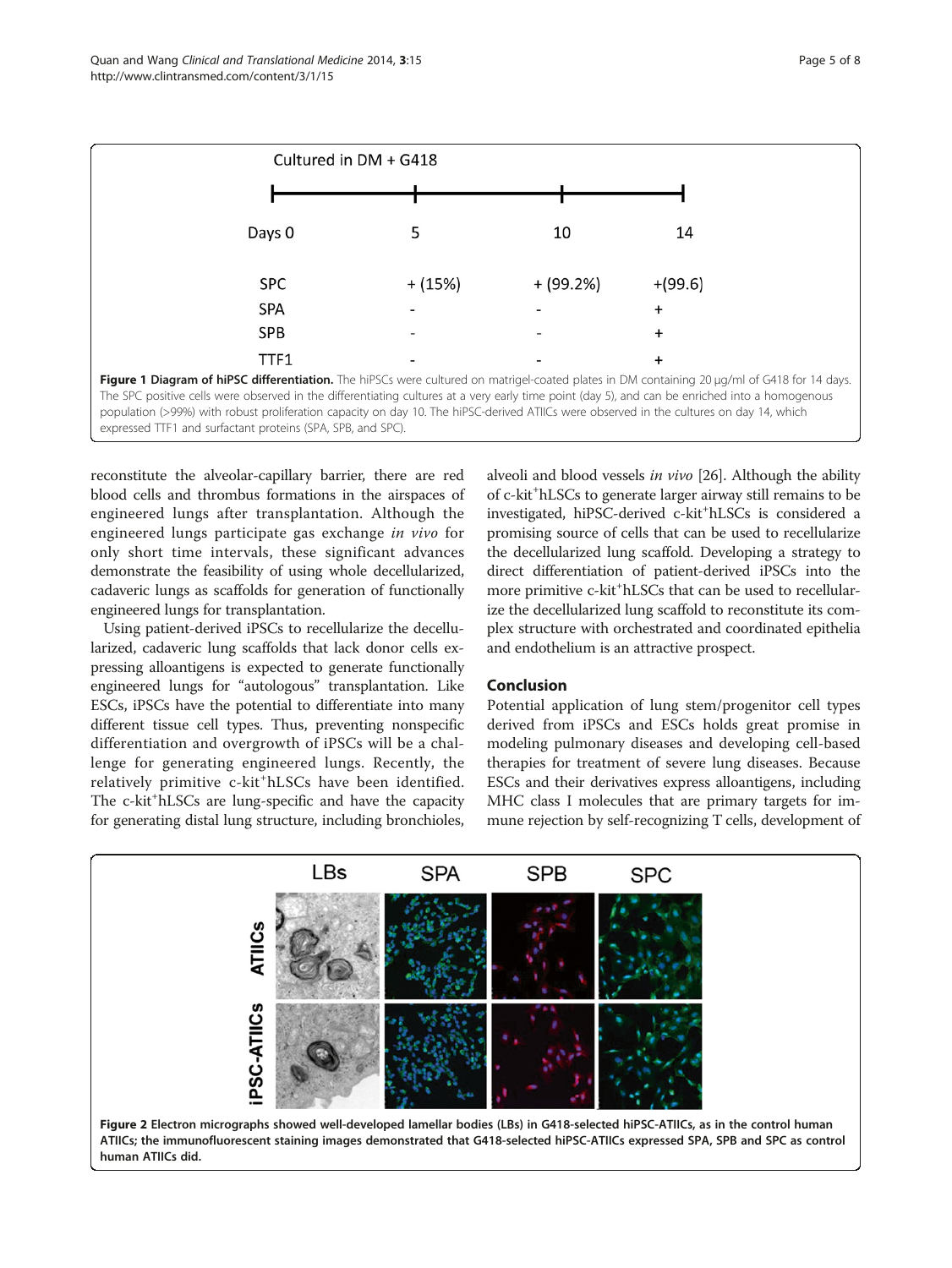<span id="page-5-0"></span>immune rejection towards grafted ESC derivatives is a major limitation to their clinical application. Patientderived iPSCs are conceivably genetically identical to the patient. However, reprogramming may result in a number of abnormal gene expressions in iPSC-derived cells, causing immune rejection in the syngeneic recipients as reported by Zhao et al. [[79](#page-7-0)]. Technologies for generating iPSCs need to be further improved in order to obtain "clinical grade" iPSCs. Whether the novel strategy that we have developed to generate the genetic integrationfree and exogenous reprogramming factor-free hiPSC lines may cause abnormal gene expression or defects needs to be further evaluated. As ESCs are reliable and versatile for generating many different tissue cell types, it is an appealing option to generate a "universal" hESC line with significantly reduced expression of MHC molecules. It is hoped that lung stem/progenitor cells derived from a "universal" hESC line can be transplanted without evoking robust immune response from HLA class I mismatched recipients, and thus can be used to generate engineered lungs for clinical use in the future.

#### Competing interests

The authors have no financial conflict of interests to declare.

#### Authors' contributions

YQ and DW contributed equally to the literature review and manuscript preparation. Both authors read and approved the final manuscript.

#### Authors' information

Y.Q is a research fellow, and D.W. an assistant professor in The Brown Foundation Institute of Molecular Medicine for the prevention of Human Diseases, University of Texas Medical School at Houston, Houston, TX 77030, USA. The major research goal of our project is to explore potential application of lung stem/progenitor cell types derived from iPSCs and ESCs for modeling pulmonary diseases and developing cell-based therapies for the treatment of severe lung diseases in animal models.

#### Acknowledgements

This work was supported by U.S. Public Health Service National Institutes Health Grants R21 HL102833-01(D.W), University Texas Medical School Bridging Grant Program (D.W.), and the Welch Foundation Endowment Fund-7712 (D.W.).

#### Received: 11 April 2014 Accepted: 13 June 2014 Published: 17 June 2014

#### References

- 1. Song JJ, Ott HC: Bioartificial lung engineering. American journal of transplantation: official journal of the American Society of Transplantation and the American Society of Transplant Surgeons 2012, 12:283–288.
- Taylor DO, Edwards LB, Boucek MM, Trulock EP, Keck BM, Hertz MI: The Registry of the International Society for Heart and Lung Transplantation: twenty-first official adult heart transplant report-2004. J Heart Lung Transplant 2004, 23:796–803.
- 3. Orens JB, Garrity ER Jr: General overview of lung transplantation and review of organ allocation. Proc Am Thorac Soc 2009, 6:13–19.
- 4. Kotton DN, Summer R, Fine A: Lung stem cells: new paradigms. Exp Hematol 2004, 32:340–343.
- 5. Loebinger MR, Janes SM: Stem cells for lung disease. Chest 2007, 132:279–285.
- 6. Wetsel RA, Wang D, Calame DG: Therapeutic potential of lung epithelial progenitor cells derived from embryonic and induced pluripotent stem cells. Annu Rev Med 2011, 62:95–105.
- 7. Uhal BD: Cell cycle kinetics in the alveolar epithelium. Am J Physiol 1997, 272:L1031-L1045.
- 8. Hong KU, Reynolds SD, Watkins S, Fuchs E, Stripp BR: Basal cells are a multipotent progenitor capable of renewing the bronchial epithelium. Am J Pathol 2004, 164:577–588.
- 9. Boers JE, Ambergen AW, Thunnissen FB: Number and proliferation of clara cells in normal human airway epithelium. Am J Respir Crit Care Med 1999, 159:1585–1591.
- 10. Evans MJ, Cabral-Anderson LJ, Freeman G: Role of the Clara cell in renewal of the bronchiolar epithelium. Lab Invest 1978, 38:648-653.
- 11. Reddy R, Buckley S, Doerken M, Barsky L, Weinberg K, Anderson KD, Warburton D, Driscoll B: Isolation of a putative progenitor subpopulation of alveolar epithelial type 2 cells. Am J Physiol Lung Cell Mol Physiol 2004, 286:L658-L667
- 12. Hong KU, Reynolds SD, Watkins S, Fuchs E, Stripp BR: In vivo differentiation potential of tracheal basal cells: evidence for multipotent and unipotent subpopulations. Am J Physiol Lung Cell Mol Physiol 2004, 286:L643-L649.
- 13. Rawlins EL, Okubo T, Que J, Xue Y, Clark C, Luo X, Hogan BL: Epithelial stem/progenitor cells in lung postnatal growth, maintenance, and repair. Cold Spring Harb Symp Quant Biol 2008, 73:291–295.
- 14. Engelhardt JF, Schlossberg H, Yankaskas JR, Dudus L: Progenitor cells of the adult human airway involved in submucosal gland development. Development 1995, 121:2031–2046.
- 15. Boers JE, Ambergen AW, Thunnissen FB: Number and proliferation of basal and parabasal cells in normal human airway epithelium. Am J Respir Crit Care Med 1998, 157:2000–2006.
- 16. Borthwick DW, Shahbazian M, Krantz QT, Dorin JR, Randell SH: Evidence for stem-cell niches in the tracheal epithelium. Am J Respir Cell Mol Biol 2001, 24:662–670.
- 17. Engelhardt JF: Stem cell niches in the mouse airway. Am J Respir Cell Mol Biol 2001, 24:649–652.
- 18. Hong KU, Reynolds SD, Giangreco A, Hurley CM, Stripp BR: Clara cell secretory protein-expressing cells of the airway neuroepithelial body microenvironment include a label-retaining subset and are critical for epithelial renewal after progenitor cell depletion. Am J Respir Cell Mol Biol 2001, 24:671–681.
- 19. Giangreco A, Reynolds SD, Stripp BR: Terminal bronchioles harbor a unique airway stem cell population that localizes to the bronchoalveolar duct junction. Am J Pathol 2002, 161:173–182.
- 20. Stripp BR, Maxson K, Mera R, Singh G: Plasticity of airway cell proliferation and gene expression after acute naphthalene injury. Am J Physiol 1995, 269: 791-L799.
- 21. Reynolds SD, Giangreco A, Power JH, Stripp BR: Neuroepithelial bodies of pulmonary airways serve as a reservoir of progenitor cells capable of epithelial regeneration. Am J Pathol 2000, 156:269–278.
- 22. Reynolds SD, Hong KU, Giangreco A, Mango GW, Guron C, Morimoto Y, Stripp BR: Conditional clara cell ablation reveals a self-renewing progenitor function of pulmonary neuroendocrine cells. Am J Physiol Lung Cell Mol Physiol 2000, 278:L1256–L1263.
- 23. Kim CF, Jackson EL, Woolfenden AE, Lawrence S, Babar I, Vogel S, Crowley D, Bronson RT, Jacks T: Identification of bronchioalveolar stem cells in normal lung and lung cancer. Cell 2005, 121:823–835.
- 24. Teisanu RM, Lagasse E, Whitesides JF, Stripp BR: Prospective isolation of bronchiolar stem cells based upon immunophenotypic and autofluorescence characteristics. Stem Cells 2009, 27:612–622.
- 25. Vacanti MP, Roy A, Cortiella J, Bonassar L, Vacanti CA: Identification and initial characterization of spore-like cells in adult mammals. J Cell Biochem 2001, 80:455–460.
- 26. Kajstura J, Rota M, Hall SR, Hosoda T, D'Amario D, Sanada F, Zheng H, Ogórek B, Rondon-Clavo C, Ferreira-Martins J, Matsuda A, Arranto C, Goichberg P, Giordano G, Haley KJ, Bardelli S, Rayatzadeh H, Liu X, Quaini F, Liao R, Leri A, Perrella MA, Loscalzo J, Anversa P: Evidence for human lung stem cells. N Engl J Med 2011, 364:1795–1806.
- 27. Wobus AM: Potential of embryonic stem cells. Mol Aspects Med 2001, 22:149–164.
- 28. Odorico JS, Kaufman DS, Thomson JA: Multilineage differentiation from human embryonic stem cell lines. Stem Cells 2001, 19:193–204.
- 29. Wobus AM, Kaomei G, Shan J, Wellner MC, Rohwedel J, Ji G, Fleischmann B, Katus HA, Hescheler J, Franz WM: Retinoic acid accelerates embryonic stem cell-derived cardiac differentiation and enhances development of ventricular cardiomyocytes. J Mol Cell Cardiol 1997, 29:1525-1539.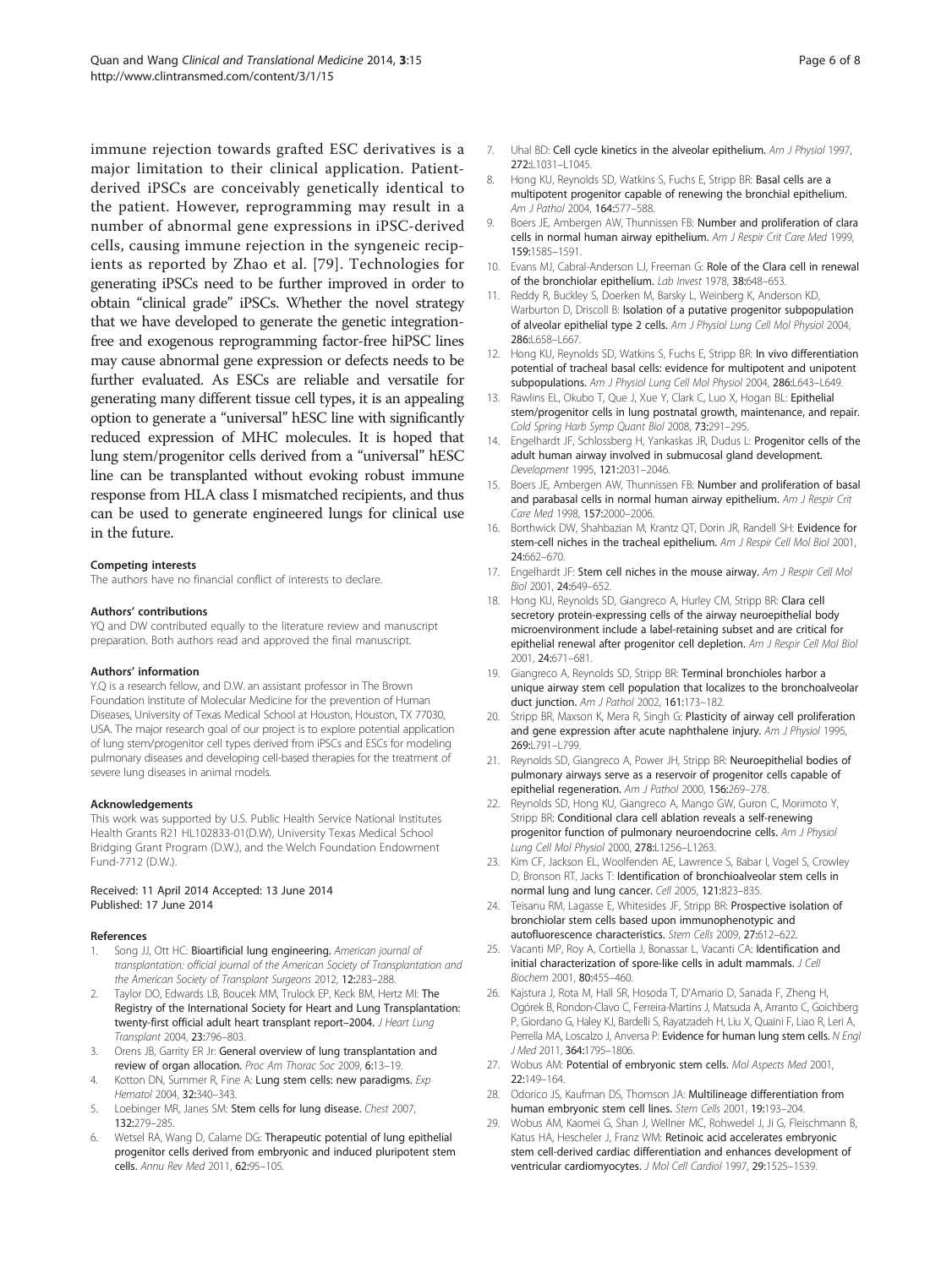- <span id="page-6-0"></span>30. Muller M, Fleischmann BK, Selbert S, Ji GJ, Endl E, Middeler G, Müller OJ, Schlenke P, Frese S, Wobus AM, Hescheler J, Katus HA, Franz WM: Selection of ventricular-like cardiomyocytes from ES cells in vitro. Faseb J 2000, 14:2540–2548.
- 31. Okabe S, Forsberg-Nilsson K, Spiro AC, Segal M, McKay RD: Development of neuronal precursor cells and functional postmitotic neurons from embryonic stem cells in vitro. Mech Dev 1996, 59:89–102.
- 32. Brustle O, Jones KN, Learish RD, Karram K, Choudhary K, Wiestler OD, Duncan ID, McKay RD: Embryonic stem cell-derived glial precursors: a source of myelinating transplants. Science 1999, 285:754-756.
- 33. Kramer J, Hegert C, Guan K, Wobus AM, Muller PK, Rohwedel J: Embryonic stem cell-derived chondrogenic differentiation in vitro: activation by BMP-2 and BMP-4. Mech Dev 2000, 92:193–205.
- 34. Buttery LD, Bourne S, Xynos JD, Wood H, Hughes FJ, Hughes SP, Episkopou V, Polak JM: Differentiation of osteoblasts and in vitro bone formation from murine embryonic stem cells. Tissue Eng 2001, 7:89–99.
- 35. Dani C, Smith AG, Dessolin S, Leroy P, Staccini L, Villageois P, Darimont C, Ailhaud G: Differentiation of embryonic stem cells into adipocytes in vitro. J Cell Sci 1997, 110(Pt 11):1279–1285.
- 36. Segev H, Fishman B, Ziskind A, Shulman M, Itskovitz-Eldor J: Differentiation of human embryonic stem cells into insulin-producing clusters. Stem Cells 2004, 22:265–274.
- 37. Coraux C, Nawrocki-Raby B, Hinnrasky J, Kileztky C, Gaillard D, Dani C, Puchelle E: Embryonic stem cells generate airway epithelial tissue. Am J Respir Cell Mol Biol 2005, 32:87–92.
- 38. Van Vranken BE, Rippon HJ, Samadikuchaksaraei A, Trounson AO, Bishop AE: The differentiation of distal lung epithelium from embryonic stem cells. Current protocols in stem cell biology. In Chapter 1:Unit 1G; 2007.
- 39. Ali NN, Edgar AJ, Samadikuchaksaraei A, Timson CM, Romanska HM, Polak JM, Bishop AE: Derivation of type II alveolar epithelial cells from murine embryonic stem cells. Tissue Eng 2002, 8:541-550.
- Samadikuchaksaraei A, Cohen S, Isaac K, Rippon HJ, Polak JM, Bielby RC, Bishop AE: Derivation of distal airway epithelium from human embryonic stem cells. Tissue Eng 2006, 12:867–875.
- 41. Van Vranken BE, Romanska HM, Polak JM, Rippon HJ, Shannon JM, Bishop AE: Coculture of embryonic stem cells with pulmonary mesenchyme: a microenvironment that promotes differentiation of pulmonary epithelium. Tissue Eng 2005, 11:1177–1187.
- 42. Rippon HJ, Polak JM, Qin M, Bishop AE: Derivation of distal lung epithelial progenitors from murine embryonic stem cells using a novel three-step differentiation protocol. Stem Cells 2006, 24:1389–1398.
- 43. Roszell B, Mondrinos MJ, Seaton A, Simons DM, Koutzaki SH, Fong GH, Lelkes PI, Finck CM: Efficient derivation of alveolar type II cells from embryonic stem cells for in vivo application. Tissue Eng Part A 2009, 15:3351–3365.
- 44. Wang D, Haviland DL, Burns AR, Zsigmond E, Wetsel RA: A pure population of lung alveolar epithelial type II cells derived from human embryonic stem cells. Proc Natl Acad Sci U S A 2007, 104:4449–4454.
- 45. Wang D, Morales JE, Calame DG, Alcorn JL, Wetsel RA: Transplantation of human embryonic stem cell-derived alveolar epithelial type II cells abrogates acute lung injury in mice. Mol Ther 2010, 18:625–634.
- 46. Moore BB, Hogaboam CM: Murine models of pulmonary fibrosis. Am J Physiol Lung Cell Mol Physiol 2008, 294:L152-L160.
- 47. Chua F, Gauldie J, Laurent GJ: Pulmonary fibrosis: searching for model answers. Am J Respir Cell Mol Biol 2005, 33:9–13.
- 48. Sun H, Quan Y, Yan Q, Peng X, Mao Z, Wetsel RA, Wang D: Isolation and characterization of alveolar epithelial type II cells derived from mouse embryonic stem cells. Tissue Eng Part C Methods 2014, 20:464–472.
- 49. Takahashi K, Yamanaka S: Induction of pluripotent stem cells from mouse embryonic and adult fibroblast cultures by defined factors. Cell 2006, 126:663–676.
- 50. Yamanaka S: Takahashi K [Induction of pluripotent stem cells from mouse fibroblast cultures]. Tanpakushitsu Kakusan Koso 2006, 51:2346–2351.
- 51. Yu J, Vodyanik MA, Smuga-Otto K, Antosiewicz-Bourget J, Frane JL, Tian S, Nie J, Jonsdottir GA, Ruotti V, Stewart R, Slukvin II, Thomson JA: Induced pluripotent stem cell lines derived from human somatic cells. Science 2007, 318:1917–1920.
- 52. Stadtfeld M, Nagaya M, Utikal J, Weir G, Hochedlinger K: Induced pluripotent stem cells generated without viral integration. Science 2008, 322:945–949.
- 53. Fusaki N, Ban H, Nishiyama A, Saeki K, Hasegawa M: Efficient induction of transgene-free human pluripotent stem cells using a vector based on Sendai virus, an RNA virus that does not integrate into the host genome. Proc Jpn Acad Ser B Phys Biol Sci 2009, 85:348–362.
- 54. Jia F, Wilson KD, Sun N, Gupta DM, Huang M, Li Z, Panetta NJ, Chen ZY, Robbins RC, Kay MA, Longaker MT, Wu JC: A nonviral minicircle vector for deriving human iPS cells. Nat Methods 2010, 7:197–199.
- Yu J, Hu K, Smuga-Otto K, Tian S, Stewart R, Slukvin II, Thomson JA: Human induced pluripotent stem cells free of vector and transgene sequences. Science 2009, 324:797–801.
- 56. Woltjen K, Michael IP, Mohseni P, Desai R, Mileikovsky M, Hämäläinen R, Cowling R, Wang W, Liu P, Gertsenstein M, Kaji K, Sung H-K, Nagy A: piggyBac transposition reprograms fibroblasts to induced pluripotent stem cells. Nature 2009, 458:766–770.
- 57. Kim D, Kim CH, Moon JI, Chung YG, Chang MY, Han BS, Ko S, Yang E, Cha KY, Lanza R, Kim KS: Generation of human induced pluripotent stem cells by direct delivery of reprogramming proteins. Cell Stem Cell 2009, 4:472-476.
- Warren L, Manos PD, Ahfeldt T, Loh YH, Li H, Lau F, Ebina W, Mandal PK, Smith ZD, Meissner A, Daley GQ, Brack AS, Collins JJ, Cowan C, Schlaeger TM, Rossi DJ: Highly efficient reprogramming to pluripotency and directed differentiation of human cells with synthetic modified mRNA. Cell Stem Cell 2010, 7:618–630.
- 59. Miyoshi N, Ishii H, Nagano H, Haraguchi N, Dewi DL, Kano Y, Nishikawa S, Tanemura M, Mimori K, Tanaka F, Saito T, Nishimura J, Takemasa I, Mizushima T, Ikeda M, Yamamoto H, Sekimoto M, Doki Y, Mori M: Reprogramming of mouse and human cells to pluripotency using mature microRNAs. Cell Stem Cell 2011, 8:633–638.
- 60. Wang S, Bates J, Li X, Schanz S, Chandler-Militello D, Levine C, Maherali N, Studer L, Hochedlinger K, Windrem M, Goldman SA: Human iPSC-derived oligodendrocyte progenitor cells can myelinate and rescue a mouse model of congenital hypomyelination. Cell Stem Cell 2013, 12:252–264.
- 61. Sareen D, Gowing G, Sahabian A, Staggenborg K, Paradis R, Avalos P, Latter J, Ornelas L, Garcia L, Svendsen CN: Human induced pluripotent stem cells are a novel source of neural progenitor cells (iNPCs) that migrate and integrate in the rodent spinal cord. J Comp Neurol 2014.
- 62. Abdelalim EM, Bonnefond A, Bennaceur-Griscelli A, Froguel P: Pluripotent stem cells as a potential tool for disease modelling and cell therapy in diabetes. Stem Cell Rev 2014, 10:327–337.
- Doi D, Samata B, Katsukawa M, Kikuchi T, Morizane A, Ono Y, Sekiguchi K, Nakagawa M, Parmar M, Takahashi J: Isolation of human induced pluripotent stem cell-derived dopaminergic progenitors by cell sorting for successful transplantation. Stem cell reports 2014, 2:337–350.
- 64. Somers A, Jean JC, Sommer CA, Omari A, Ford CC, Mills JA, Ying L, Sommer AG, Jean JM, Smith BW, Lafyatis R, Demierre MF, Weiss DJ, French DL, Gadue P, Murphy GJ, Mostoslavsky G, Kotton DN: Generation of transgene-free lung disease-specific human induced pluripotent stem cells using a single excisable lentiviral stem cell cassette. Stem Cells 2010, 28:1728–1740.
- 65. Yan Q, Quan Y, Sun H, Peng X, Zou Z, Alcorn JL, Wetsel RA, Wang D: A site-specific genetic modification for induction of pluripotency and subsequent isolation of derived lung alveolar epithelial type II cells. Stem Cells 2014, 32:402–413.
- 66. Ott HC, Matthiesen TS, Goh SK, Black LD, Kren SM, Netoff TI, Taylor DA: Perfusion-decellularized matrix: using nature's platform to engineer a bioartificial heart. Nat Med 2008, 14:213–221.
- 67. Uygun BE, Soto-Gutierrez A, Yagi H, Izamis ML, Guzzardi MA, Shulman C, Milwid J, Kobayashi N, Tilles A, Berthiaume F, Hertl M, Nahmias Y, Yarmush ML, Uygun K: Organ reengineering through development of a transplantable recellularized liver graft using decellularized liver matrix. Nat Med 2010, 16:814–820.
- 68. Buffington DA, Westover AJ, Johnston KA, Humes HD: The bioartificial kidney. Translational research : the journal of laboratory and clinical medicine 2014, 163:342–351.
- Chen P, Marsilio E, Goldstein RH, Yannas IV, Spector M: Formation of lung alveolar-like structures in collagen-glycosaminoglycan scaffolds in vitro. Tissue Eng 2005, 11:1436–1448.
- 70. Cortiella J, Nichols JE, Kojima K, Bonassar LJ, Dargon P, Roy AK, Vacant MP, Niles JA, Vacanti CA: Tissue-engineered lung: an in vivo and in vitro comparison of polyglycolic acid and pluronic F-127 hydrogel/somatic lung progenitor cell constructs to support tissue growth. Tissue Eng 2006, 12:1213–1225.